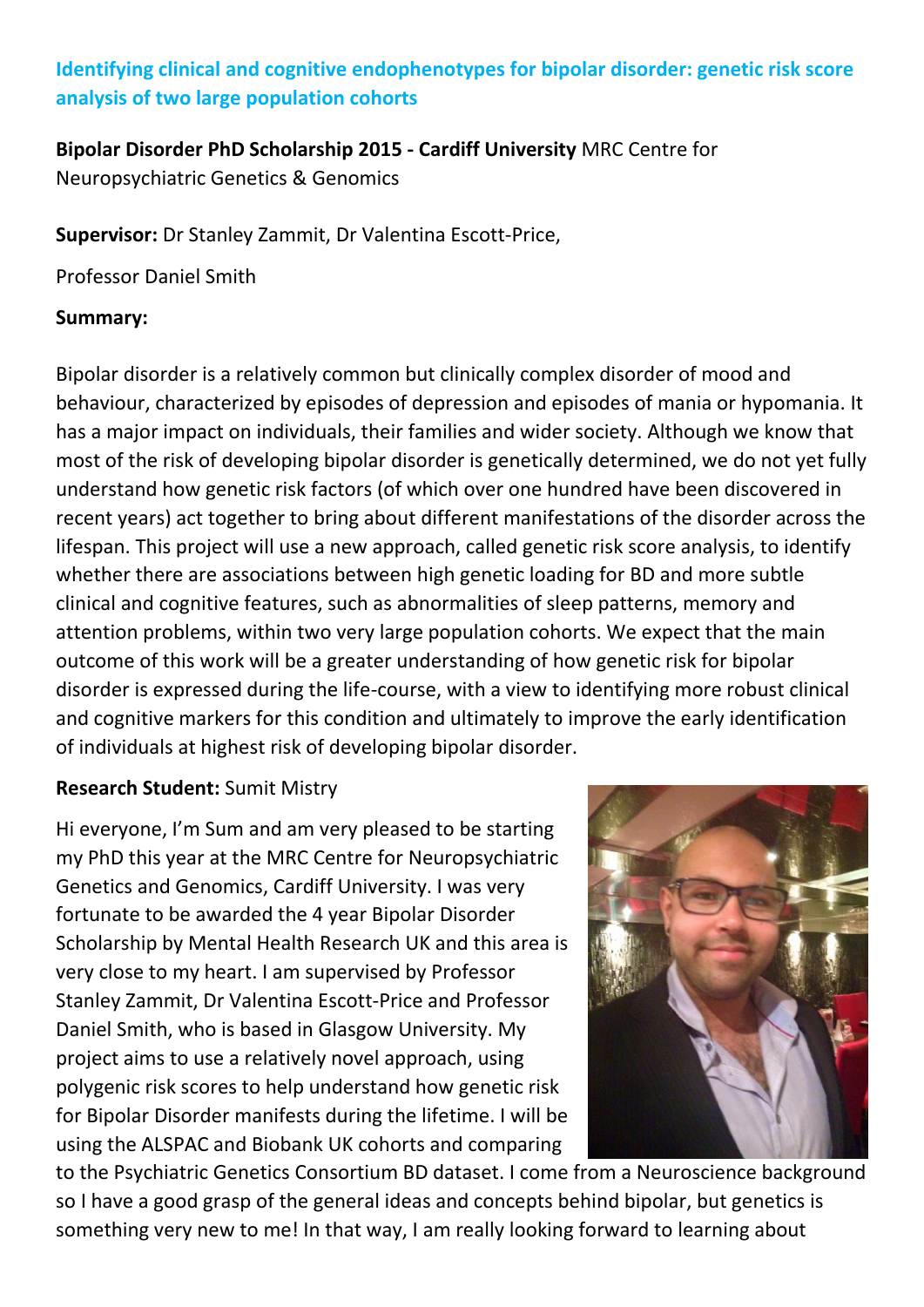programming, statistics and being part of an expert team at the MRC Centre. I have no doubt that by the time I finish tis, I will be an excellent researcher with all the skills I need to succeed.

**Start Date:** September 2015

# **Scientific goal:**

To gain a clearer understanding of how genetic risk for bipolar disorder is expressed during development, with the aim of identifying more robust clinical and cognitive endophenotypes for this condition and improve the early identification of individuals at high risk of developing bipolar disorder.

# **2018 Report**

# **What is the project?**

This project uses an approach called genetic risk score analysis, to identify whether there are associations between high genetic loading for BD and more subtle clinical and cognitive features, such as abnormalities of memory, attention problems and emotional and behavioural difficulties within two very large population cohorts. We expect that the main outcome of this work will be a greater understanding of how genetic risk for bipolar disorder is expressed during the life-course, with a view to identifying more robust clinical and cognitive markers for this condition and ultimately to improve the early identification of individuals at highest risk of developing bipolar disorder.

# **Update on proceedings**

Over this past year I have been looking more closely into what genetic risk for BD looks like in childhood in a general population sample (ALSPAC). Following on from my first publication, I have written and submitted a paper titled: "Genetic risk for bipolar disorder is associated with childhood ADHD and features of hypomania in young adulthood" to the Bipolar Disorders Journal. As the title suggests, in individuals with a high genetic loading for BD, they are more likely to have ADHD, particularly the inattentive type as opposed to the hyperactive-impulsive type. Furthermore, we find that high genetic risk for BD is associated with being more likely to have hypomania in young adulthood. Further to these findings, I have been trying to identify whether specific aspects of cognition in childhood might be impaired in those who are at high genetic risk for BD, as in adults with BD, cognitive deficits are present through all phases of the illness (depressed, well and hypo/manic).

# **Future directions**

The future directions for this project (over the final year of my PhD) will be to finish writing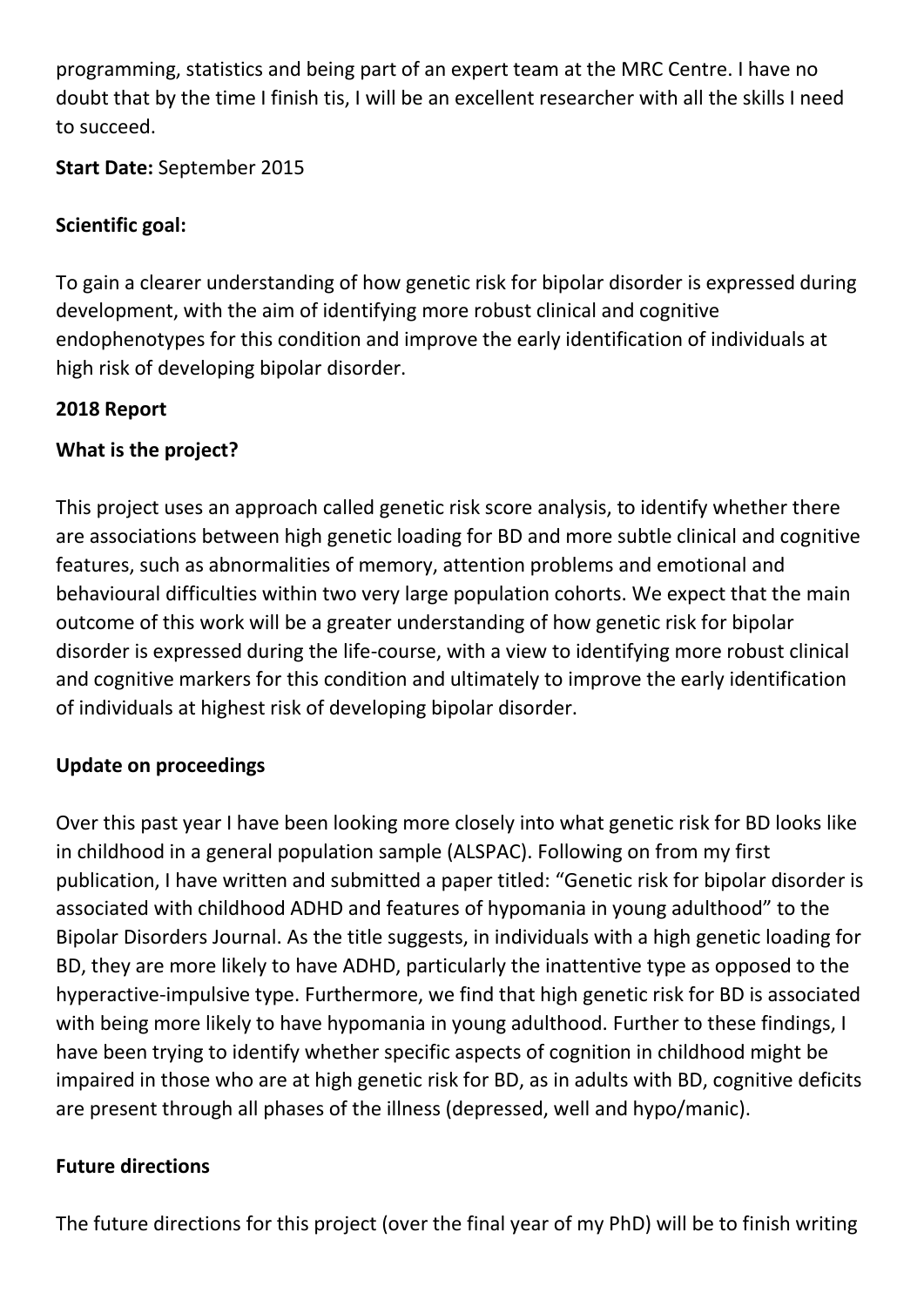my findings about genetic risk for BD and associations with cognitive measures in ALSPAC and complete my thesis. I also hope to investigate the relationship between high genetic risk for BD and measures of depression and anxiety in childhood.

# **2017 Report**

# **Summary of aims**

This project uses an approach called genetic risk score analysis, to identify whether there are associations between high genetic loading for BD and more subtle clinical and cognitive features, such as abnormalities of sleep patterns, memory and attention problems, within two very large population cohorts. We expect that the main outcome of this work will be a greater understanding of how genetic risk for bipolar disorder is expressed during the lifecourse, with a view to identifying more robust clinical and cognitive markers for this condition and ultimately to improve the early identification of individuals at highest risk of developing bipolar disorder.

# **Update on progress**

During this past year, there have been a number of projects I have undertaken. Firstly, I have been focussed on submitting my previous analyses on whether different aspects of psychopathology during childhood are associated with an increased risk of hypomania in early adulthood. This is currently with the editor at the Journal of Affective Disorders awaiting a decision.

Following on from this, I have systematically reviewed the published literature to identify studies that have examined associations between polygenic risk scores for psychosis or affective disorder (showing an individual's genetic risk for these disorders) and a variety of outcome measures, to summarise how this literature has informed the causes of mood and psychotic disorders. This is now nearing completion with a view to submission by the end of June 2017.

Finally, I have been conducting genetic analyses to determine how the genetic risk for bipolar disorder and schizophrenia is manifest in the general population. Firstly, as a replication to another study the department have been analysing (the Christchurch sample from New Zealand), I examined whether the genetic risk for schizophrenia was elevated in individuals who were classed as being hypomanic. What we found was that the genetic risk for schizophrenia was higher in those individuals who were classed as being hypomanic, consistent with what the Christchurch sample data showed. Secondly, I have been using data from the Avon Longitudinal Study of Parents and Children (ALSPAC) to determine whether the genetic risk for bipolar disorder is elevated in individuals who had different aspects of psychopathology during childhood. These psychopathologies were the ones which we examined in the submitted paper and our preliminary findings suggest that the genetic risk for bipolar disorder is elevated in individuals being classed as hypomanic (when the degree of psychopathology is increasingly worse), having ADHD, having conduct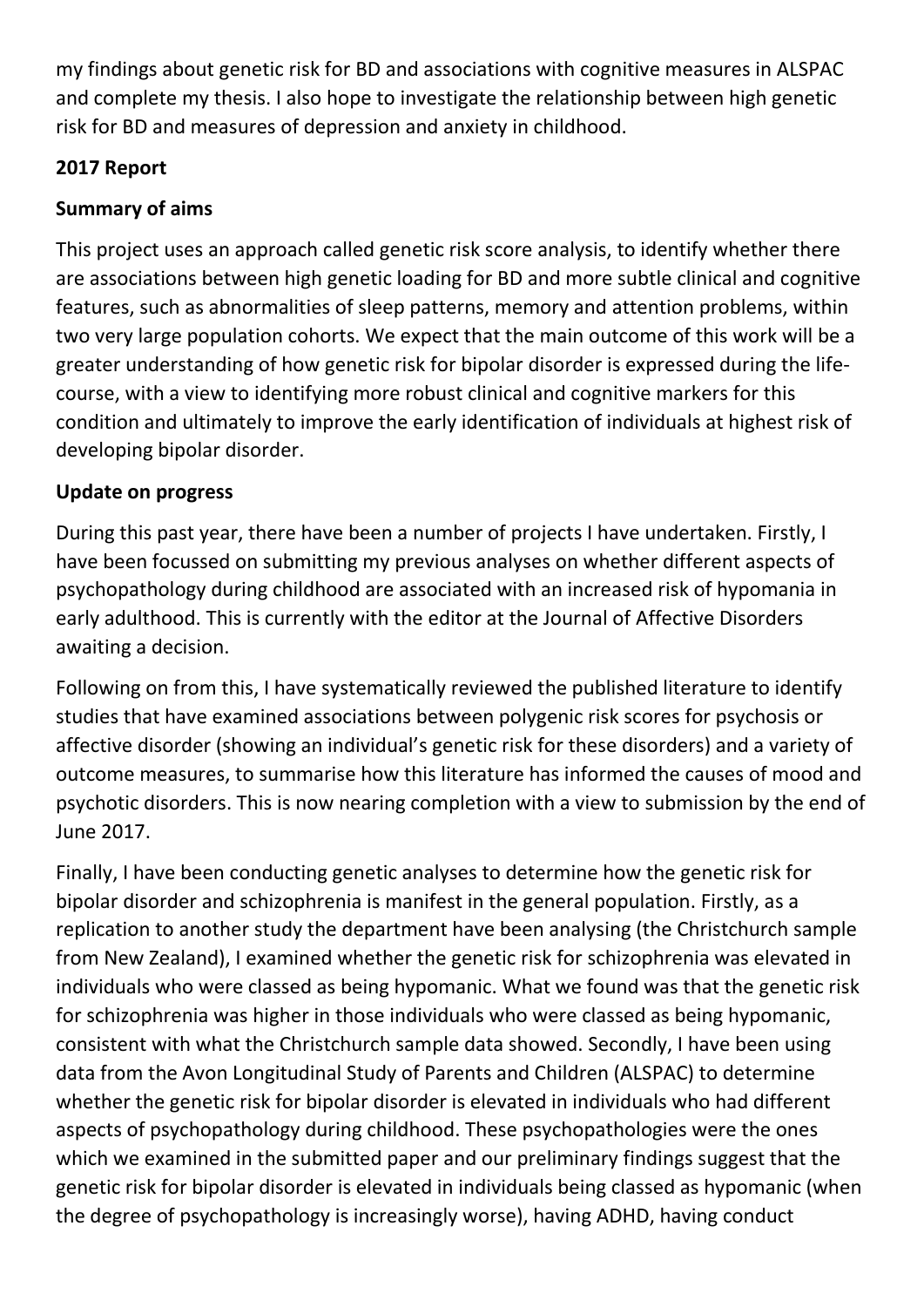problems and peer relationship difficulties. Whilst I have not attended any further conferences this year, I have been to a number of courses to enhance my knowledge of regression modelling and use of a statistical software package.

### **Future directions**

The future directions for this project (over the next year) will be to finish the systematic review, and continue to work on genetic analyses within ALSPAC to determine how the genetic risk for schizophrenia and bipolar disorder presents in childhood and adolescence, expanding the work I am currently doing on childhood psychopathology to include cognitive function and behavioural markers such as sleep duration during childhood.

# **2016 Report**

# **What is the project?**

This project uses an approach called genetic risk score analysis, to identify whether there are associations between high genetic loading for BD and more subtle clinical and cognitive features, such as abnormalities of sleep patterns, memory and attention problems, within two very large population cohorts. We expect that the main outcome of this work will be a greater understanding of how genetic risk for bipolar disorder is expressed during the lifecourse, with a view to identifying more robust clinical and cognitive markers for this condition and ultimately to improve the early identification of individuals at highest risk of developing bipolar disorder.

# **Update on proceedings**

Over this past year I have been reading around the literature with a specific emphasis on grasping Bipolar Disorder, cognition (how we acquire and understand information) and about the aetiology (causes) of Bipolar. The main hypothesis we tested this year was "can borderline personality traits, ADHD and hyperactivity scores predict hypomania at age 22?" At this present time, I am writing this up as a paper with a view to be published. I have also been undertaking a systematic review on "the use of polygenic risk scores to inform our understanding of mood (depression and bipolar disorder) and psychotic disorders (schizophrenia and psychosis), though this is still in its infancy. I have been able to go to and present at a number of conferences both internally in Cardiff, and externally in Oxford (MHRUK



conference), Cambridge (Wellcome Trust Genomics of Brain Disorders conference) and London Excel (Royal College of Psychiatrists international congress 2016).